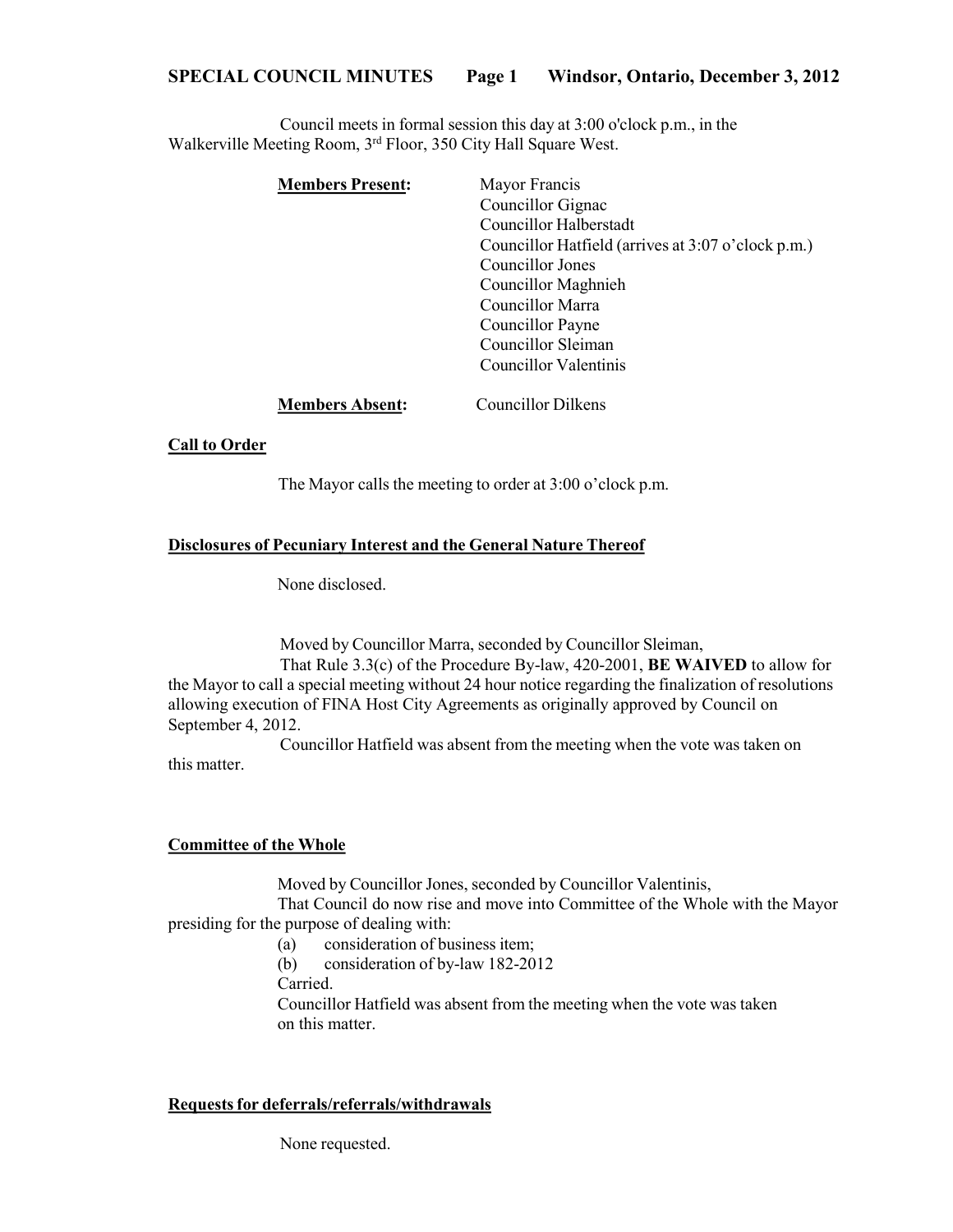## **Regular Business Item**

## **Finalize resolutions allowing execution of FINA Host City agreements as originally approved by Council on September 4, 2012.**

Moved by Councillor Valentinis, seconded by Councillor Sleiman,

CR284/2012 THAT as part of the documents required for the submission of the Bid proposal, which was authorized by CR217/2012 on September 4, 2012, City Council **APPROVE** entering into an agreement with the FEDERATION INTERNATIONALE DE NATATION and AQUATIC FEDERATION OF CANADA for the hosting of the 2016 FINA World Swimming Championships (25m) ("the Championships"), acknowledging that a withdrawal from the event, should it be awarded to the City at this stage, will result in a penalty to the City of \$2 Million (USDollars), and the Mayor, City Clerk and/or Chief Administrative Officer **BE AUTHORIZED** to sign the contract satisfactory in form to the City Solicitor, in financial content to the City Treasurer, and in technical content to the Mayor; and

THAT, should the City of Windsor be selected as a Host City, City Council **APPROVE** the expenditure of \$50,000 payable to the FEDERATION INTERNATIONALE DE NATATION, as part of the budget approved in CR217/2012, for the required deposit to host the Championships; and

THAT City Council **ACKNOWLEDGES** that the City of Windsor is granting a full indemnity to FINA and further the City of Windsor is providing a waiver of claim against FINA; and

THAT City Council if awarded the Championshipsimmediately apply to the Federal and Provincial government requesting 1/3 funding of a Gross Championship budget of approximately \$11,300,000 USD, with no noted change to the City's approximate net contribution, in fulfillment of the accounting procedures required for the event; and

The City Council **AUTHORIZE** the Host Committee to pursue all other potential sponsorship opportunities and direct that the Host Committee **PROVIDE** regular updates and reports on detailed budgets including timelines for expenditures associated with the implementation of the Championships; and

THAT further budgetary allocations for the Championships **BE SUBJECT** to the approval of City Council.

> Carried. √Councillors Halberstadt and Marra voting nay√

> > √Correction added by Council Minutes section December 17, 2012 √SV

### **By-law**

|       | Moved by Councillor Halberstadt, seconded by Councillor Marra,                   |
|-------|----------------------------------------------------------------------------------|
|       | That the following By-law No. 182-2012 be introduced and read a first and second |
| time: |                                                                                  |

182-2012 "A BY-LAW TO CONFIRM THE PROCEEDINGS OF THE COUNCIL OF THE CORPORATION OF THE CITY OF WINDSOR AT ITS MEETING HELD ON THE THIRD DAY OF DECEMBER, 2012"

Carried.